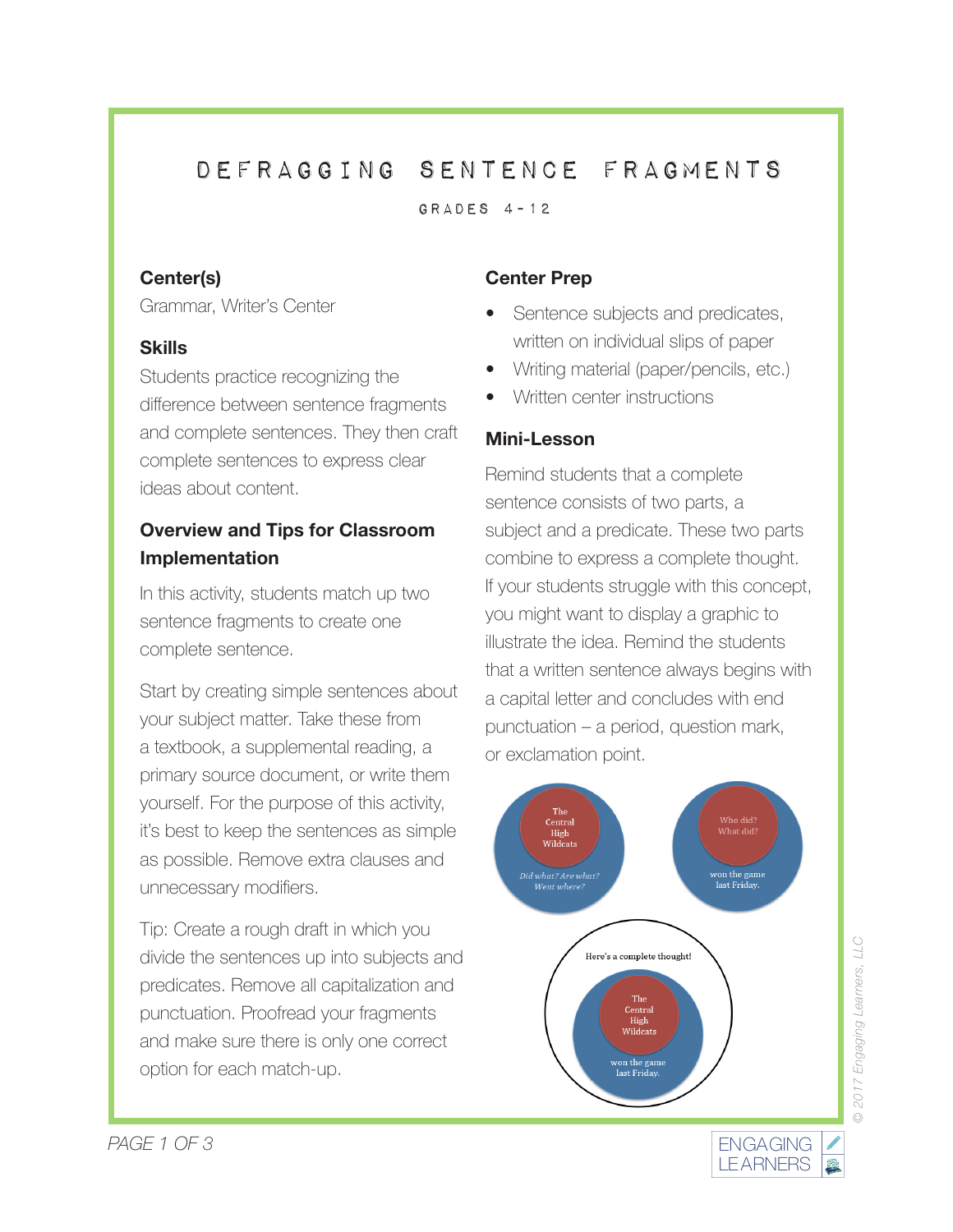# Defragging sentence fragments

Grades 4-12

## **Activity Description**

Prepare for the activity by writing subjects and predicates on individual slips of paper. During the center activity, students will match up the sentence fragments to create complete sentences. Then students will write the combined sentence fragments as complete sentences using correct capitalization and punctuation.





*© 2017 Engaging Learners, LLC*

2017 Engaging Learners, LLC

矗

ENGAGING **LEARNERS** 

*PAGE 2 OF 3*